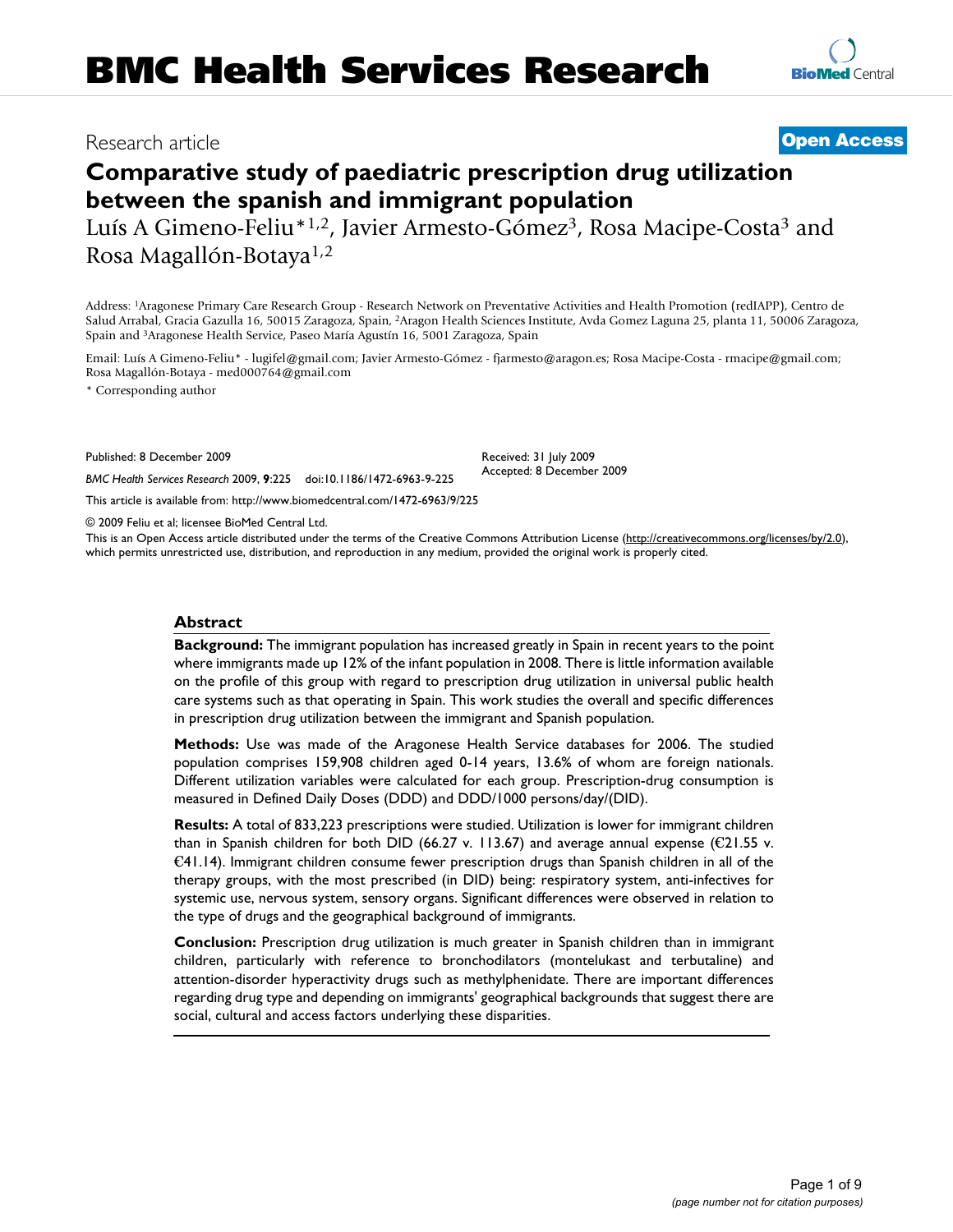# **Background**

We have witnessed a profound transformation in Spanish society in recent years resulting from the large increase in the immigrant population, most of whom have come from low-income countries [\[1-](#page-7-0)[4](#page-7-1)]. Contrary to the situation a number of decades back, Spain is now considered a destination country for migratory flow.

According to Spanish National Institute of Statistics data taken from the Spanish Population Register on 1 January 2008, immigrants make up 12.7% of the total population of Spain. Immigrants comprise 12.46% of the child (≤14 years of age) population in Spain. In 2008, immigrants in the region of Aragon, where the study was made, accounted for 13.14% of the total population and 13.38% of the paediatric population

Spain is the European Union country that received the largest number of immigrants in 2007. The number of resident foreign nationals has multiplied by 3 in the last 6 years. It is clear that an increase of this scale in the immigrant population in such a short period of time involves adapting and reorganizing a number of aspects of the host society. This occurrence requires the destination society to undertake preparations in many aspects, among which are the public health service and health care. Awareness of the habits and needs of this population group is therefore of great interest so that resources may be planned and the necessary measures taken in order to for them to be faced in the best possible conditions [[1](#page-7-0),[4](#page-7-1)[-9\]](#page-7-2).

Health care for non-EU foreign nationals in Spain is regulated by law and is guaranteed for foreign nationals, regardless of their residency status, in the same conditions as Spaniards [\[10\]](#page-7-3). Therefore, all children with foreign national status are covered by public health care, which is the same as that of the Spanish population.

Health care professionals and the public at large are generally unaware of the health care needs of, and services provided to, the immigrant population [\[5,](#page-7-4)[7,](#page-7-5)[11](#page-7-6)]. However, immigrants are believed to contribute to greater utilization of health care resources resulting in overcrowded health centres and accident and emergency services, and they are believed to have higher utilization of prescription drugs [\[12](#page-7-7)[-15\]](#page-7-8).

Despite the increase in recent years in the number of studies directed at analysing the health of immigrants, these studies tend to focus on medical aspects such as the prevalence of different diseases and conditions among foreign nationals, care procedures to be applied and mortality rates, among others [[2](#page-7-9)[,3](#page-7-10)[,16](#page-7-11)[-20](#page-7-12)]. However, there are very few studies aiming to discover the repercussions of providing health care to immigrants inside the health service,

with a view to directing health policies and improving care. These studies additionally do not tend to focus on the paediatric population [\[5-](#page-7-4)[7,](#page-7-5)[11](#page-7-6),[21-](#page-7-13)[25\]](#page-7-14).

Pharmaceutical expense is one of the fastest growing components of the Spanish National Health Service budget. Subsidies for prescriptions dispensed in community pharmacies account for approximately 25% of total health care spending [[26\]](#page-7-15). The expenditure generated by the immigrant population is therefore an important aspect to study when analysing the repercussions the immigration phenomenon is having on the public health system, given that the available information is very scarce. Additionally, as pharmaceutical expense is the result of prescriptions made by public health service doctors, this information is a good indication of the health care delivered.

In 2006, the population of Aragon (an autonomous region in northeastern Spain), all with access to public health care, was 1,273,662, of which 116,677 (9.16%) were foreign nationals. In the same year, 24,400,843 prescriptions were dispensed and billed to the Aragonese Public Health Service (SALUD) for a total value of €377,262,671. Public health system subsidies accounted for €341,731,076 of this amount.

Our study aims to provide insight into one of the least known aspects of the impact produced by the immigrant population on the Spanish health system - prescription drug utilization - compared to the Spanish population. The objectives of our work were:

1. to study the overall and specific differences in prescription drug utilization between the immigrant and Spanish paediatric population residing in a Spanish region; and 2. to understand the profile of drugs prescribed to both population groups, with regard to the main therapeutic groups prescribed and to the active ingredients that generate the greatest expense.

# **Methods**

This is a descriptive observational study on prescription drug utilization comparing the two different populations residing in Aragon: Spaniards and immigrants. In order to give an operational definition of immigrant, we have used the legal category of foreign national. This article makes use of both terms indistinctly [[27\]](#page-7-16). Study population was the whole paediatric population of Aragon, both Spaniards and foreign nationals, with access to health care provided by SALUD accredited by their corresponding personal health insurance card. The period covered by the study was 1 January to 31 December 2006. This research has been aproved by Ethic Committe of Clinic Research of Aragon.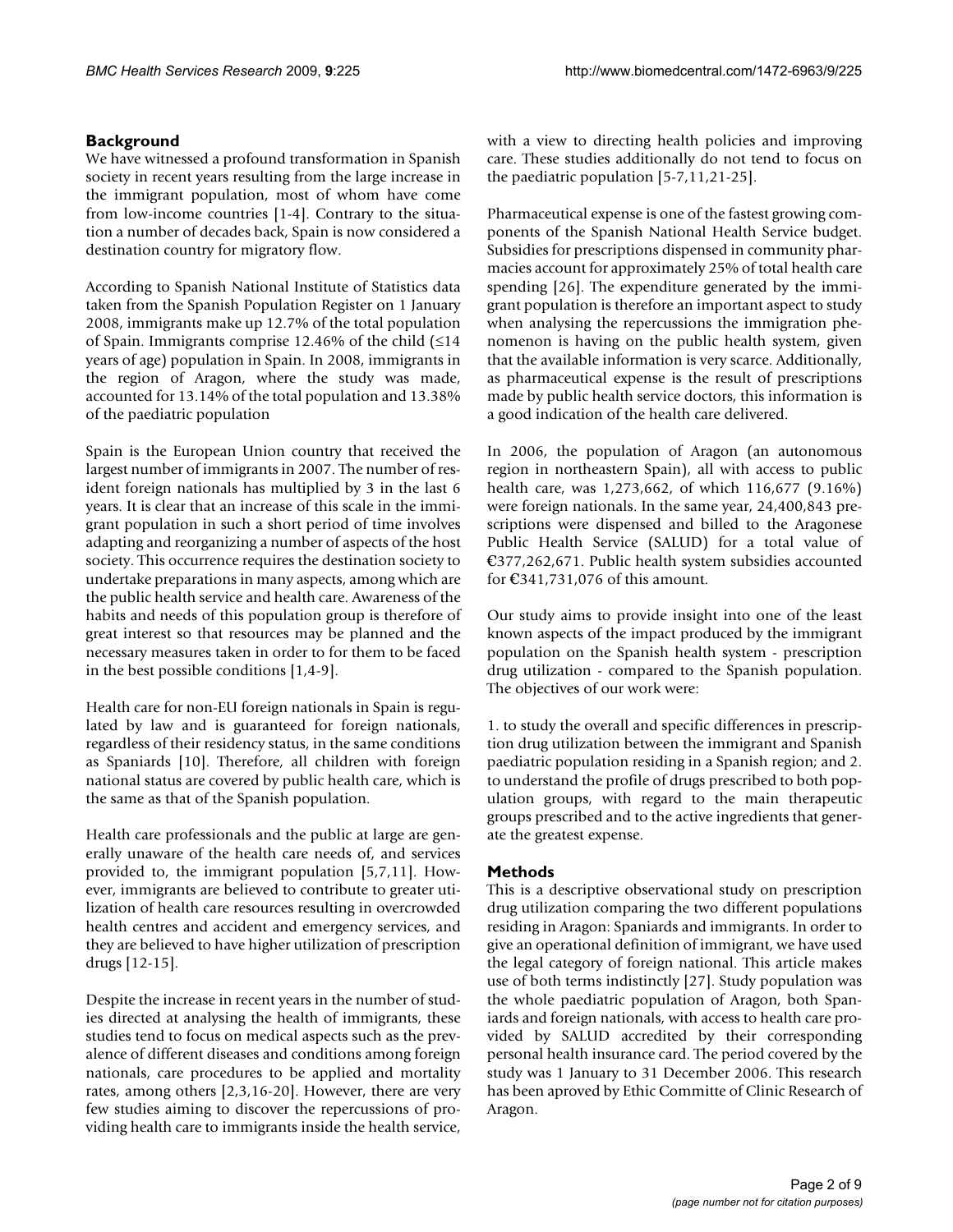Pharmaceutical expense was analysed from the SALUD Pharmacy Service pharmaceutical billing database statistics for 2006 covering all publicly subsidised prescription drugs dispensed by pharmacies. These do not include drugs prescribed by private practices or those dispensed without prescription. Nor do they include drugs utilized in hospitals or dispensed there to outpatients (very specific treatments for particular diseases and conditions). Drugs corresponding to immunization campaigns are also excluded from this study. The data collected are crosssectional. Long-term drug utilization patterns were not studied.

In order for their bills to be settled by the Pharmacy Service, pharmacists must use the computerized data-collection system to record the details of the prescribed drug (national drug formulary code), those of the prescribing doctor (health area identification code and registration number) and those of the patient for whom the drug is prescribed (personal identification code), among others.

By matching the personal identification code with the information from the health insurance card, which provides information on users' age, sex, country of birth and status (Spanish or foreign national), data can be obtained on utilization by age and sex of the local Spanish and immigrant population.

By matching the drug code with the drug formulary database, Digitalis, information can be obtained regarding the active ingredient, Anatomical Therapeutic Chemical (ATC) classification therapeutic main group and subgroup, the content in DDDs in each package needed to calculate the DID and whether it is a generic drug [[28\]](#page-7-17).

Statistical Analysis: Prescription drug utilization is compared by age, sex and foreign national or Spanish in the health card database. We applied the central limit theorem for large samples. The DID variable has a normal distribution and we were therefore able to use Student's t-test to compare these values between the immigrant and Spanish populations. P-values < 0.05 were considered statistically significant.

For each patient: DID, prescriptions, packages, health system subsidy, retail price of prescription drugs, utilization rate (patients utilizing the drug/drugs in 2006 compared to the total population by age at year's end) and percentage of generics utilized compared to total DDD.

Analysis was performed on anatomical groups, therapeutic groups and active ingredients with the purpose of ascertaining whether the differences in utilization occur in a similar manner in all prescription drug groups or whether, on the contrary, there is a different utilization profile. All of the prescribed and dispensed drugs and healthcare products were grouped according to the ATC classification system by anatomical main group, therapeutic main group, pharmacological and chemical subgroups, and active ingredients.

Inferential data analysis, which attempts to compare mean utilization per age and sex group, was performed using Student's t-test for independent samples. In order to be able to use this parametric contrast, we defined the central limit theorem, because this allowed us to work with a normal distribution when analysing the mean of a variable and, consequently, with parametric inference. The DID variable has a normal distribution and we were therefore able to use Student's t-test to compare these values between the immigrant and Spanish populations. P-values < 0.05 were considered statistically significant.

# **Results**

A total of 833 223 prescriptions made to children between the ages of 0 and 14 years were analysed. The reference population was 159 908 children residing in Aragon in 2006 of whom 13.6 (19 231) were foreign nationals. 24% of these foreign national children were born in Spain. The distribution by geographical background is as follows: 40% from South and Central America; 32% from Non EU- Europe; 21% from Africa; 8% of other origin.

Figure [1](#page-3-0) shows the differences in DID between children, with regard to age and sex.

Table [1](#page-3-1) provides general information on prescription drug utilization for Spanish and foreign national children in Aragon regarding: DID, packages/person, expense/person, retail price/person, % co-payment - (retail price-expense/ retail price) and utilization rate (percentage of the population that utilized at least one prescription in the year).

In all of the measurement units used - DDD, DID, packages, expense and retail price per person, prescription drug utilization by the Spanish population is far higher than that of the immigrant population (between 51% and 100%), with a great degree of significance.

Foreign nationals pay a higher co-payment percentage, no doubt owing to the lower value of their utilization of drugs for chronic conditions (with lower co-payment) than Spaniards. The prescription drug utilization rate for foreign nationals is only 16% lower than that of Spaniards, which means that the fundamental difference lies in the number of drugs consumed per person and the value of those drugs, rather than the number of children who utilized them.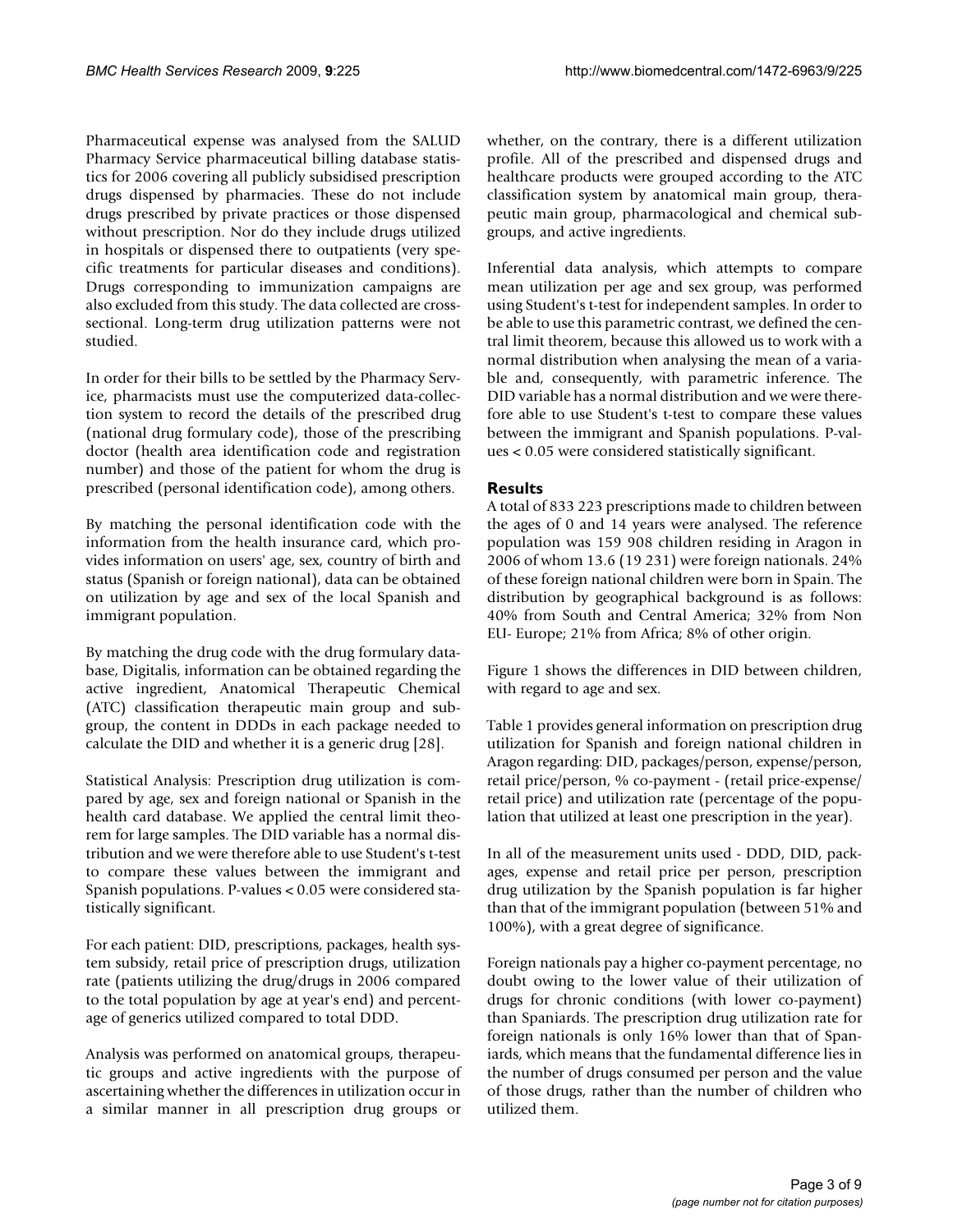<span id="page-3-0"></span>

**Distribution by sex and age of the DID prescription**. Aragón, 2006

Table [2](#page-4-0) provides the percentage difference of Spaniards v. foreign nationals in the 18 anatomical and therapeutic groups studied, together with the general DID data previously presented.

It can be observed that the differences in utilization are not homogeneous in the different drug groups. While the differences are relatively slight and below the mean for groups such as analgesics (N02) and anti-inflammatories (M01), there are very wide disparities in other groups such as bronchodilators (R03), decongestants (R01) and particularly psychoanaleptics (N06) and psycholeptics (N05).

Table [3](#page-4-1) shows the analysis of active ingredients for which the active ingredients with the largest difference in utilization have been chosen, with a minimum utilization of 1 DID.

Drugs for problems of Attention-disorder hyperactivity such as methylphenidate show extremely significant differences in utilization. In the bronchodilator group, montelukast and terbutaline show differences in utilization that are higher than the group as a whole (385% and 238% compared to 142% for the R03 group). Within the antibiotics group, cefuroxime, cefaclor and clarythromi-

<span id="page-3-1"></span>**Table 1: Main indicators for prescription-drug utilization in spanish and foreign national children.** 

|                            | <b>Spaniards</b> | <b>Foreign Nationals</b> | Difference Sp v. FN | p-value |
|----------------------------|------------------|--------------------------|---------------------|---------|
| <b>DID</b>                 | 113.67           | 66.27                    | 72%                 | < 0.001 |
| Packages/person            | 5.55             | 3.67                     | 51%                 | < 0.001 |
| <b>Expense/person</b>      | $\epsilon$ 29.38 | $\in$ 14.69              | 100%                | < 0.001 |
| <b>Retail price/person</b> | € 41.14          | € 21.55                  | 91%                 | < 0.001 |
| % co-payment               | 29%              | 32%                      | $-10%$              | < 0.001 |
| <b>Utilization rate</b>    | 74%              | 64%                      | 16%                 | < 0.001 |
| % DDD generics             | 20%              | 18%                      | I I %               | < 0.01  |

Rates adjusted by age and sex.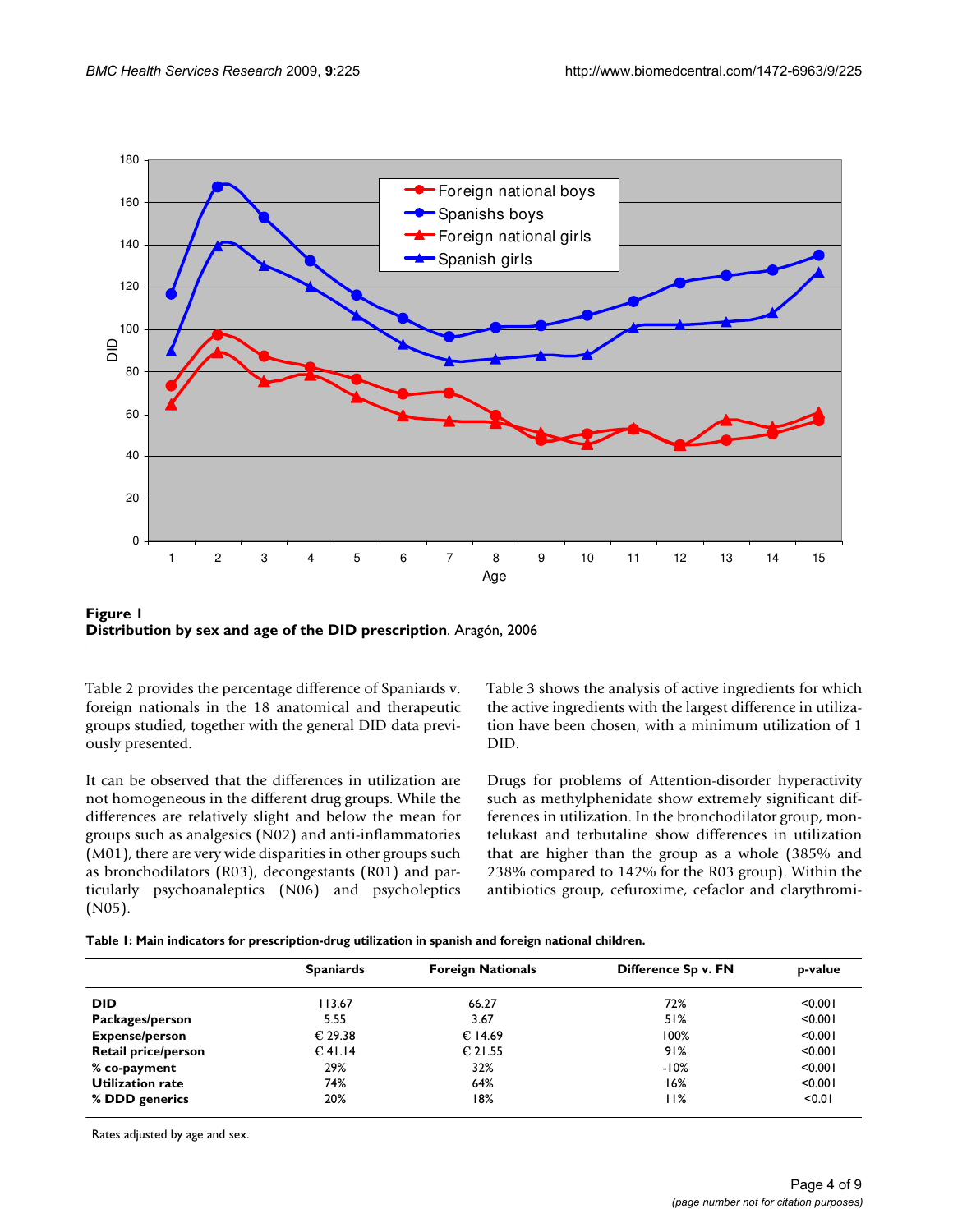<span id="page-4-0"></span>**Table 2: Difference in DID utilization between spaniards and foreign nationals by different anatomical and therapeutic groups.**

| ATC CLASSIFICATION CATEGORY NAME                    | <b>CODE</b>      | Difference Sp v. FN | p-value |
|-----------------------------------------------------|------------------|---------------------|---------|
| <b>TOTAL DID</b>                                    |                  | 72%                 | < 0.001 |
| <b>RESPIRATORY SYSTEM</b>                           | R                | 93%                 | < 0.001 |
| <b>ANTI-INFECTIVES FOR SYSTEMIC USE</b>             |                  | 65%                 | < 0.001 |
| <b>NERVOUS SYSTEM</b>                               | N                | 146%                | < 0.001 |
| <b>SENSORY ORGANS</b>                               | S                | 65%                 | < 0.001 |
| <b>MUSCULO-SKELETAL SYSTEM</b>                      | M                | 45%                 | < 0.001 |
| <b>HORMONES FOR SYSTEMIC USE EXCL. SEX HORMONES</b> | н                | 104%                | < 0.001 |
| <b>ANTIBACTERIALS FOR SYSTEMIC USE</b>              | 0                | 72%                 | < 0.001 |
| <b>DRUGS FOR OBSTRUCTIVE AIRWAY DISEASES</b>        | R <sub>0</sub> 3 | 142%                | < 0.001 |
| <b>COUGH AND COLD PREPARATIONS</b>                  | <b>R05</b>       | 43%                 | < 0.001 |
| <b>ANTI-INFLAMMATORIES AND ANTIRHEUMATICS</b>       | M <sub>0</sub>   | 44%                 | < 0.001 |
| <b>OPHTHALMOLOGICALS</b>                            | S <sub>0</sub>   | 61%                 | < 0.001 |
| <b>NASAL PREPARATIONS</b>                           | R <sub>0</sub>   | 146%                | < 0.001 |
| <b>ANTIHISTAMINES FOR SYSTEMIC USE</b>              | <b>R06</b>       | 113%                | < 0.001 |
| <b>CORTICOSTEROIDS FOR SYSTEMIC USE</b>             | H <sub>0</sub> 2 | 112%                | < 0.001 |
| <b>PSYCHOANALEPTICS</b>                             | <b>N06</b>       | 668%                | < 0.001 |
| <b>ANTICONVULSANTS</b>                              | N <sub>0</sub> 3 | 53%                 | < 0.01  |
| <b>ANALGAESICS</b>                                  | N <sub>0</sub> 2 | 24%                 | < 0.001 |
| <b>PSYCHOLEPTICS</b>                                | <b>N05</b>       | 109%                | < 0.001 |

Rates adjusted by age and sex.

cine show differences of 147%, 138% and 134%, respectively, compared to 72% for the J01 group.

Within the immigrant population, important differences are seen in utilization according to the geographical background and place of birth of the children, as shown in Table [4.](#page-5-0)

Certain heterogeneity was detected among immigrants themselves; children born in their countries of origin utilize fewer prescription drugs than those born in Spain. Children from western countries, Asia and Latin America have lower utilization rates than sub-Saharan and North Africans, although it will be necessary to study their qualitative utilization in greater depth in order to understand this phenomenon.

#### **Discussion**

The results presented in this study are quite clear and consistent: prescription drug utilization is much greater in Spanish children than in immigrant children. In a National Health Service with universal child cover, despite what is thought, conveyed [\[29](#page-7-18)], and often appears in different media, our study shows that the utilization of prescription drugs by the immigrant paediatric population is far lower than that of the Spanish population. This has been demonstrated in the measurement of DID, total expense and number of packages consumed. Other studies had demonstrated this low utilization of services, although not all of them had given in depth study to drug utilization [\[5,](#page-7-4)[7,](#page-7-5)[22](#page-7-19)[,30](#page-7-20)[-33](#page-7-21)]. It has also been shown that this difference occurred in all therapeutic groups and main active ingredients although with huge variability.

<span id="page-4-1"></span>

| Table 3: Main active ingredients with highest DID and largest differences in utilization between spaniards and foreign nationals. |  |  |
|-----------------------------------------------------------------------------------------------------------------------------------|--|--|
|-----------------------------------------------------------------------------------------------------------------------------------|--|--|

| <b>ATC</b>     | <b>ACTIVE INGREDIENT</b>       | <b>DID FN</b> | <b>DID SP</b> | DIFF, DID | <b>P-VALUE</b> |
|----------------|--------------------------------|---------------|---------------|-----------|----------------|
| <b>N06BA04</b> | <b>METHYLPHENIDATE</b>         | 0.50          | 3.93          | 687%      | < 0.001        |
| R03DC03        | <b>MONTELUKAST</b>             | 0.47          | 2.28          | 385%      | < 0.001        |
| <b>R03AC03</b> | <b>TERBUTALINE</b>             | 0.59          | 1.98          | 238%      | < 0.001        |
| R01AD05        | <b>BUDESONIDE (NASAL)</b>      | 1.45          | 3.79          | 162%      | < 0.001        |
| R01AD09        | <b>MOMETASONE</b>              | 0.55          | 40. ا         | 157%      | < 0.001        |
| <b>J01DC02</b> | <b>CEFUROXIME</b>              | 0.48          | 1.18          | 147%      | < 0.001        |
| H02AB07        | <b>PREDNISONE</b>              | 0.61          | 1.51          | 147%      | < 0.001        |
| <b>J01DC04</b> | <b>CEFACLOR</b>                | 0.44          | 1.05          | 138%      | < 0.001        |
| R03BA02        | <b>BUDESONIDE (INHALATION)</b> | 0.98          | 2.33          | 138%      | < 0.001        |
| <b>JOIFA09</b> | <b>CLARYTHROMICINE</b>         | 0.52          | 1.22          | 134%      | < 0.001        |
| R03BB01        | <b>IPRATROPIUM BROMIDE</b>     | 0.57          | 1.23          | 117%      | < 0.001        |
| <b>R05CB01</b> | <b>ACETYLCYSTEINE</b>          | 1.91          | 4.14          | 117%      | < 0.001        |

Rates adjusted by age and sex.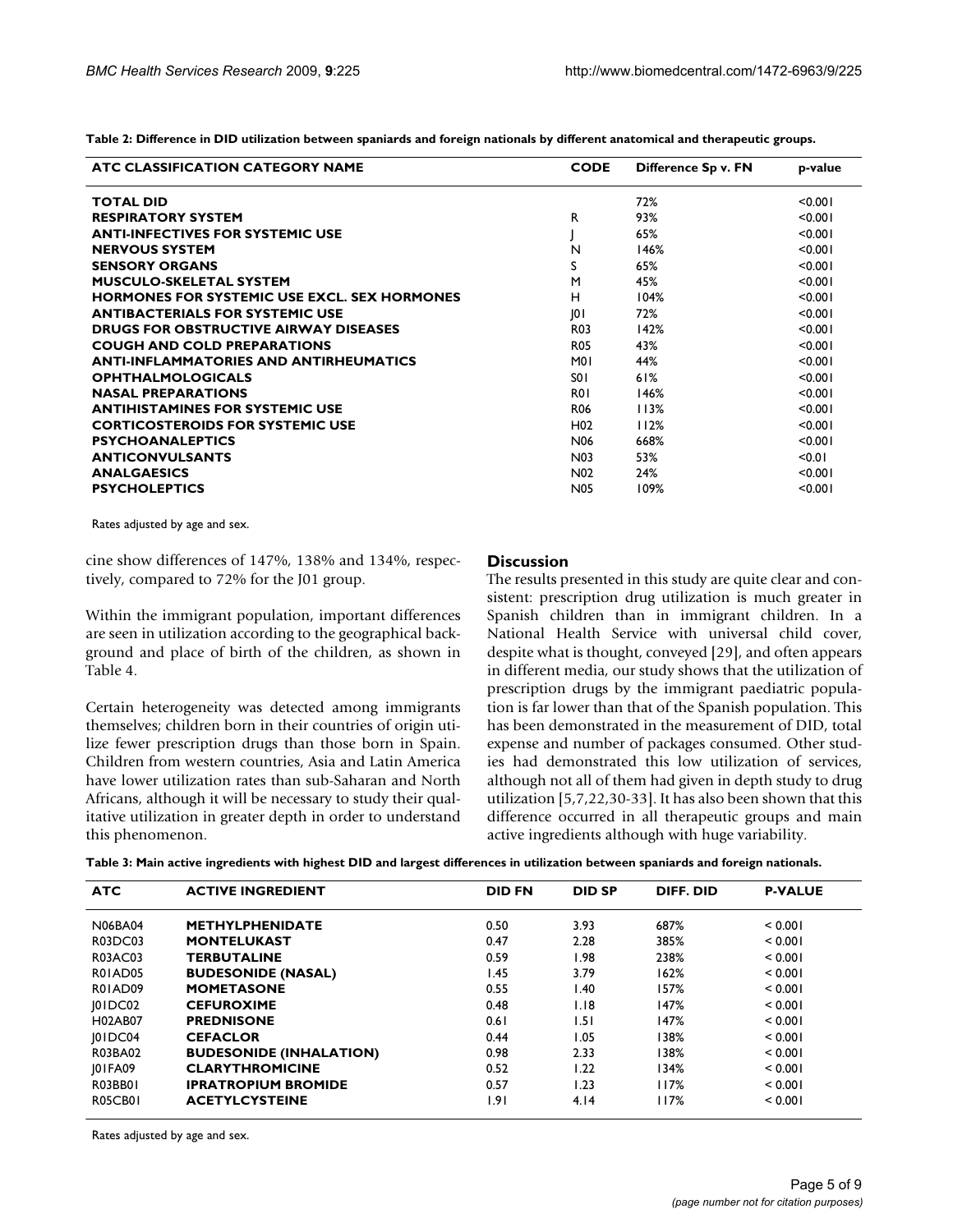| <b>GEOGRAPHICAL BACKGROUND</b>          | <b>DID FN</b> | <b>DID SP</b> | DIFF. DID | <b>P-VALUE</b> |
|-----------------------------------------|---------------|---------------|-----------|----------------|
| <b>FOREIGN NATIONAL BORN IN SPAIN</b>   | 85.92         | 113.67        | 32%       | < 0.001        |
| <b>SUB-SAHARAN AFRICA</b>               | 71.97         | 113.67        | 58%       | < 0.001        |
| <b>NORTH AFRICA</b>                     | 64.52         | 113.67        | 76%       | < 0.001        |
| <b>EASTERN EUROPE</b>                   | 56.50         | 113.67        | 101%      | < 0.001        |
| <b>LATIN AMERICA</b>                    | 55.13         | 113.67        | 106%      | < 0.001        |
| <b>ASIA</b>                             | 49.70         | 113.67        | 129%      | < 0.001        |
| <b>WESTERN EUROPE AND NORTH AMERICA</b> | 48.08         | 113.67        | 136%      | < 0.001        |

<span id="page-5-0"></span>**Table 4: Differences in DID prescription-drug utilization by place of birth of foreign national children. Aragón 2006.**

Rates adjusted by age and sex.

Because the characteristics of Aragon are similar to Spain in distribution of resources, health system management, immigration population frequency, and social and demographic characteristics, our data may be generalizable for the entire country.

If we assume that the immigrant population has a socioeconomic level that is lower than the Spanish population, it would seem that immigrants should have lower levels of health [[34-](#page-7-22)[36\]](#page-7-23). The low drug utilization found in our study could respond to the classic "Inverse Care Law" described by Hart in 1971 (patients receive medical care in inverse proportion to their need) or to their level of health being higher than expected, or to a combination of both [[37\]](#page-7-24). There are a number of hypotheses explaining such striking differences.

One example is **accessibility**. There may be lower access for immigrant children, meaning they go to the doctor less regularly. However, there is no legal reason for this because the law guarantees their right to be attended in equal conditions. The Rivera Study concluded that there were no significant problems of access in Spain [\[7](#page-7-5)], but other authors have concluded that there are different barriers of culture, language, legal status, lack of familiarity with the health care system, and others that are related to work and timetables [\[38\]](#page-7-25).

In order to explain this further, it would be of great use to have information on the utilization of the different health services by these patients. Data on frequency of consultations are disputed and new studies would be necessary to prove this point, but it would seem that immigrants make fewer consultations than Spaniards [[5](#page-7-4)[,7](#page-7-5)[,11](#page-7-6),[32,](#page-7-26)[33](#page-7-21)[,39](#page-7-27),[40\]](#page-7-28).

This factor would justify the lower overall prescription drug utilization, but not the important differences existing in the utilization profile.

This study only evaluates drugs prescribed by the public health services and does not include those dispensed with **private medical prescriptions** or those acquired over the counter without prescription, a situation that is quite

common in paediatrics. It is estimated that of the total Spanish pharmaceutical market handled through the Pharmacy Service in 2006, 75.4% corresponded to the Spaninh National Health Service [\[41](#page-7-29)]. If this private utilization were taken into account, it would widen even further the differences between the two population groups, given that it is likely that immigrants would make less use of these services.

The cost of **co-payment** in Spain is very low and we do not consider this to be a reason that justifies the differences. In the analysis of utilization shown in Table [3](#page-4-1), it could be suspected that the part to be paid by patients for some active ingredients influences patients with lower purchasing power to not accept having to pay a higher proportion of the price of a drug, therefore dissuading the doctor to prescribe it.

However, methylphenidate, the most utilized brand, has an extremely low price to be paid by patients, and both montelukast and terbutaline have a reduced co-payment scale - 10% of the total - with a maximum of  $E$ 2.64 per package. In the case of the antibiotics cefuroxime, cefaclor and clarythromicine, the part to be paid by the patient is higher than for most drugs routinely prescribed in paediatrics such as amoxicillin and amoxicillin with clavulanic acid, with a lower cost per treatment, although these are acute treatments with a total cost that can never be high. Other factors may also be present in their being prescribed.

There are numerous studies pointing out that **immigrants usually have a better level of health** than their host populations because the healthiest are more likely to migrate ("healthy migration effect") and this population group has better lifestyles. These studies have been made on general populations and it is doubtful whether they can be applied to the paediatric population that has not undergone the selection process involved in emigrating to another country [[5](#page-7-4),[7](#page-7-5),[39](#page-7-27),[42-](#page-7-30)[47\]](#page-8-0).

Some **cultural and sociological issues** arise when we analyse the enormous differences in the utilization of bron-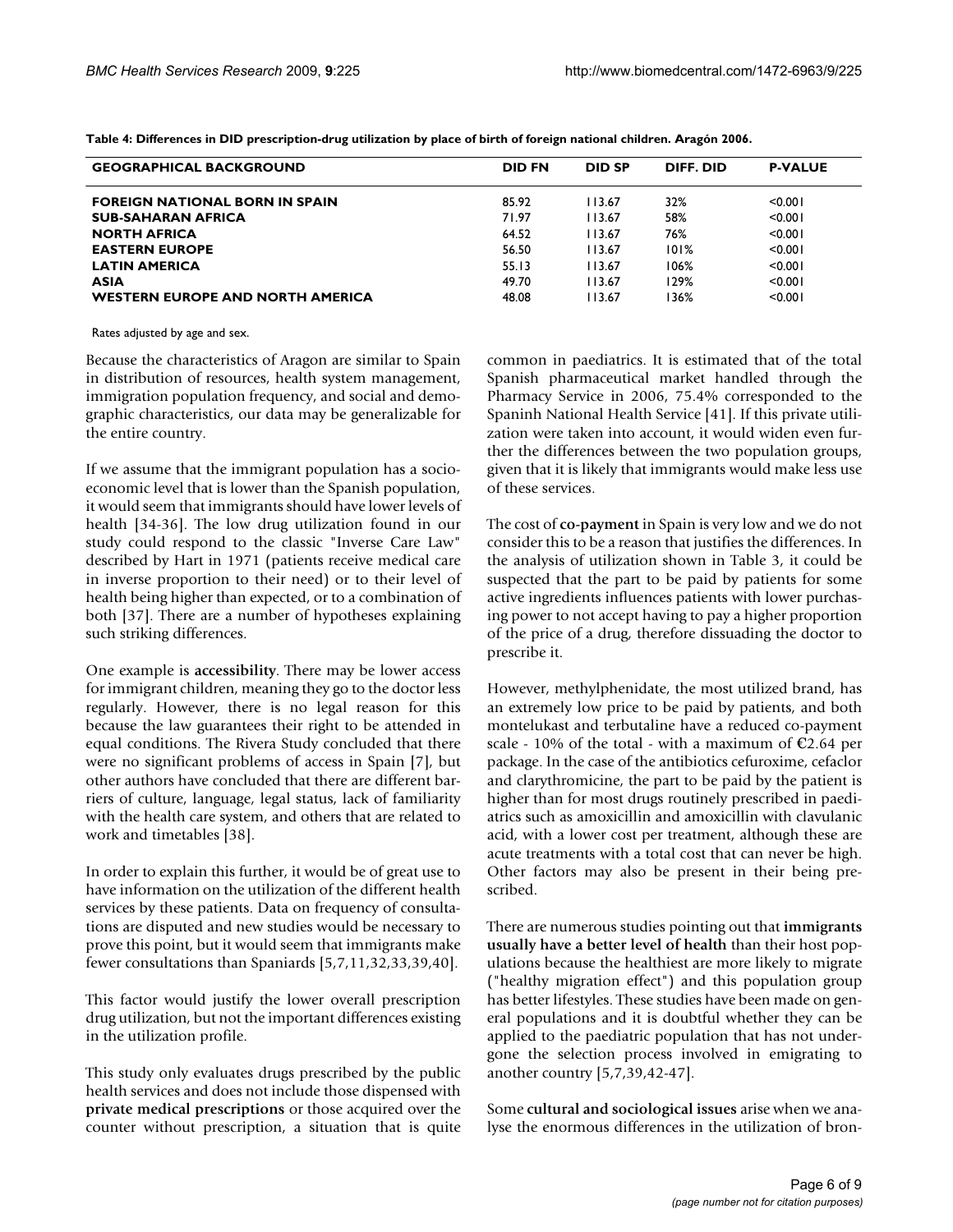chodilators and Attention-disorder hyperactivity drugs (Table [3](#page-4-1)): Should we be considering that there is lower incidence of Asthma or Hyperactivity disorders in the immigrant population? Are we confirming the hygienist theories regarding the origin of asthma? Do immigrants with these conditions not receive treatment? Are Spanish children being overdiagnosed or overtreated for these conditions? Are these drugs being put to the correct use for which they were approved? Why do Spanish children utilize the latest Asthma treatments?

Prescription drug utilization does not only obey factors of health or illness. There are important sociological factors that influence it. The concept of and attitudes toward health and illness may be different in both groups. Our society is medicalized and seeks the solution to many of its problems in drugs. Different studies have confirmed that the self perception of good health is higher among immigrants than among locals [[5](#page-7-4),[7](#page-7-5),[42](#page-7-30)].

Health care in most of the countries of origin of immigrants have shortcomings that often means medical treatment is given those processes considered most pressing, while people geneally turn to home remedies for different ailments. Over time, immigrants adapt and are assimilated into the culture of greater health-resource utilization of the host country, which would justify the differences found between children of immigrants born in Spain and those born in their countries of origin.

Likewise, we should also look at the concept of health and illness held by the immigrant population and the culture of health-resource utilization in their countries of origin that might justify a differential pattern of "felt morbidity". Health and illness are socially-constructed concepts and they vary in relation to the social and cultural context in which they are produced.

Taking into account a more biological concept, perhaps another motive could be health and the scale of needs. Consultations with immigrants tend to relate to more acute events; follow up is much more complex once the event for which the consultation was made has been overcome. Immigrants are very often unaccustomed to their children making regular visits to the doctor if they feel well. Adherence to chronic treatments is difficult. Preventive activities do not form a part of their requirements because they are not seen to be necessary, at least during their first years in Spain [[48](#page-8-1)[-50](#page-8-2)].

The finding that the differences are lower between drugs treating "acute" conditions (analgesics, anti-inflammatories and antibiotics) than drugs treating chronic conditions (Asthma and Hyperactivity) support this hypothesis.

# **Conclusion**

In conclusion, prescription drug utilization is much greater in Spanish children than in immigrant children, particularly with reference to bronchodilators (montelukast and terbutaline) and Attention-disorder hyperactivity drugs such as methylphenidate.

Prescription drug utilization by the immigrant paediatric population is much lower than for the Spanish population. Probably, cultural, sociological and accesibility factors are the factors that contribute more to these differences. Other studies will be needed to further analyse the disparities shown by drug subgroups, the idealness and suitability of prescription, the background of the immigrant population and frequency of consultations, among others, in order to assist us in ascertaining the causes of this situation.

# **"WHAT THIS PAPER ADDS"**

### *What is already known about this topic?*

There is not enough information about consumption of health resources from the immigrant paediatric population. Population studies could highlight disparities and explain variability in clinical practice.

# *What this study adds?*

Pharmaceutical consumption from immigrant children in a public health system such as Spain's, with universal health care, is very much lower than for native-born children. There are many differences, depending on country of origin and drug type. This fact entails relevant implications for the health planning and opens new research lines.

The **Corresponding Author** has the right to grant on behalf of all authors and does grant on behalf of all authors, an exclusive licence (or non-exclusive for government employees) on a worldwide basis to the BMJ Publishing Group Ltd and its Licensees to permit this article (if accepted) to be published in Journal of Epidemiology and Community Health and any other BMJPGL products to exploit all subsidiary rights, as set out in our licence <http://jech.bmj.com/ifora/licence.pdf>.

# **Abbreviations**

DDD: Defined Daily Doses; DID: DDD/1000 persons/ day; SALUD: Aragonese Public Health Service; ATC: Anatomical Therapeutic Chemical.

# **Competing interests**

The authors declare that they have no competing interests.

# **Authors' contributions**

LAGF: conceived of the study, and participated in its design and coordination section. JAG: participated in the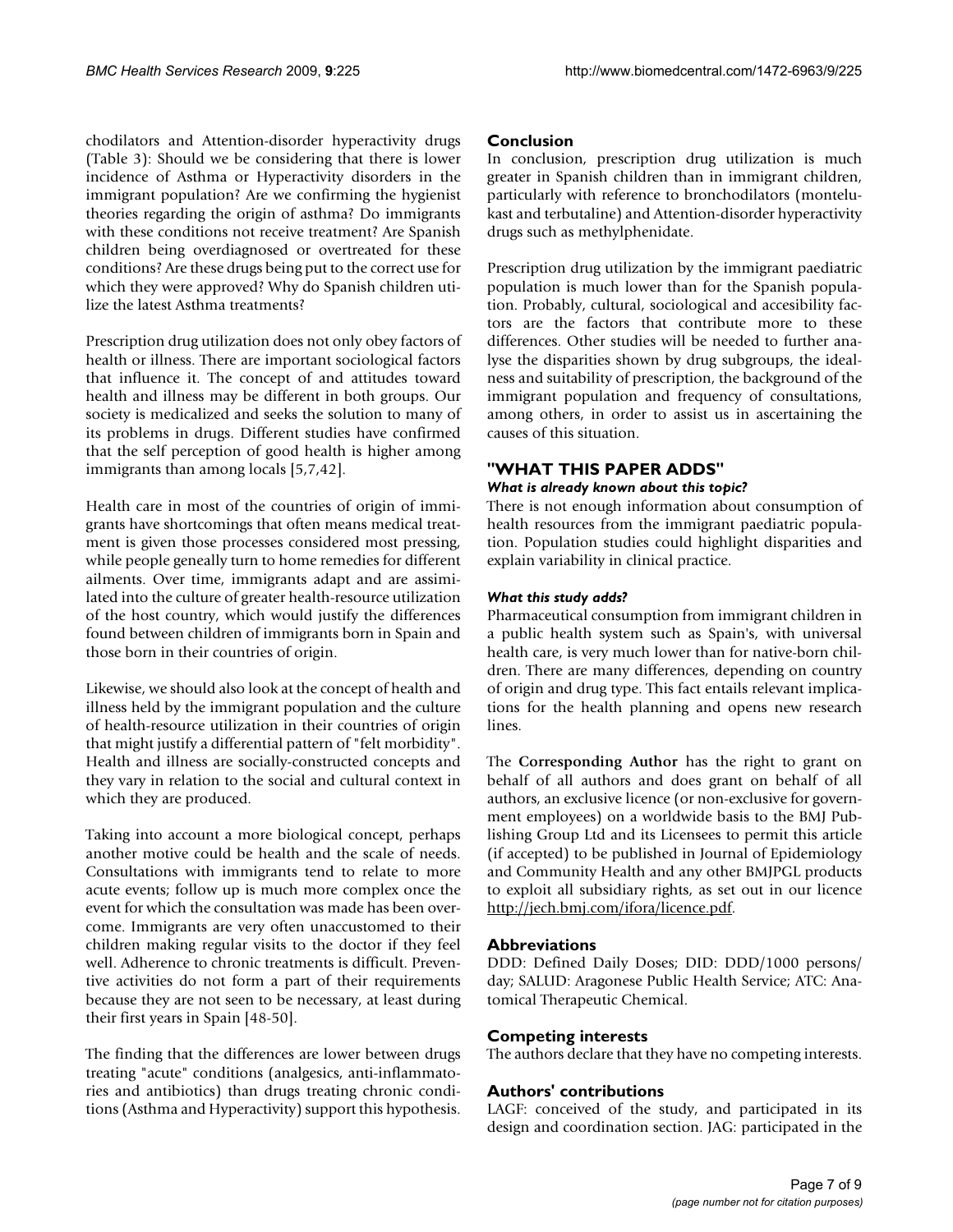design of the study and performed the statistical analysis. RMC: participed in data analysis. RMB: participed in the design, and prepared the manuscript. All authors read and approved the final manuscript.

#### **Acknowledgements**

This work has been possible thanks to the Red de Investigación en Actividades de Prevención y Promoción de la Salud (REDIAPP-06/018), nodo de Aragón, from Instituto de Salud Carlos III, Madrid, Spain.

#### **References**

- <span id="page-7-0"></span>1. Jansa JM, Garcia de Olalla P: **[Salud e inmigración: nuevas reali](http://www.ncbi.nlm.nih.gov/entrez/query.fcgi?cmd=Retrieve&db=PubMed&dopt=Abstract&list_uids=15171881)[dades y nuevos retos.](http://www.ncbi.nlm.nih.gov/entrez/query.fcgi?cmd=Retrieve&db=PubMed&dopt=Abstract&list_uids=15171881)** *Gac Sanit* 2004, **18(Suppl 1):**207-13.
- <span id="page-7-9"></span>2. Manzardo C, Treviño B, Gómez i, Prat J, Cabezos J, Mongui E, Clavería I, *et al.*: **[Communicable diseases in the immigrant popula](http://www.ncbi.nlm.nih.gov/entrez/query.fcgi?cmd=Retrieve&db=PubMed&dopt=Abstract&list_uids=18342267)[tion attended to in a tropical medicine unit: epidemiological](http://www.ncbi.nlm.nih.gov/entrez/query.fcgi?cmd=Retrieve&db=PubMed&dopt=Abstract&list_uids=18342267) [aspects and public health issues.](http://www.ncbi.nlm.nih.gov/entrez/query.fcgi?cmd=Retrieve&db=PubMed&dopt=Abstract&list_uids=18342267)** *Travel Med Infect Dis* 2008, **6(1- 2):**4-11.
- <span id="page-7-10"></span>3. Salazar A, Navarro-Calderón E, Abad I, Alberola V, Almela F, Borras R, *et al.*: **[Diagnós ticos al alta hospitalaria de las personas inmi](http://www.ncbi.nlm.nih.gov/entrez/query.fcgi?cmd=Retrieve&db=PubMed&dopt=Abstract&list_uids=14965063)[grantes en la ciudad de Valencia \(2001-2002\).](http://www.ncbi.nlm.nih.gov/entrez/query.fcgi?cmd=Retrieve&db=PubMed&dopt=Abstract&list_uids=14965063)** *Rev Esp Salud Publica* 2003, **77(6):**713-23.
- <span id="page-7-1"></span>4. Vázquez Villegas J: **Inmigración y salud: ¿un nuevo modelo de atención primaria para un nuevo modelo de sociedad?** *Atención Primaria* 2006, **37(5):**249.
- <span id="page-7-4"></span>5. Carrasco-Garrido P, De Miguel AG, Barrera VH, Jimenez-Garcia R: **[Health profiles, lifestyles and use of health resources by the](http://www.ncbi.nlm.nih.gov/entrez/query.fcgi?cmd=Retrieve&db=PubMed&dopt=Abstract&list_uids=17251304) [immigrant population resident in Spain.](http://www.ncbi.nlm.nih.gov/entrez/query.fcgi?cmd=Retrieve&db=PubMed&dopt=Abstract&list_uids=17251304)** *Eur J Public Health* 2007, **17(5):**503-7.
- 6. Jansa JM: **[Inmigración y envejecimiento, nuevos retos en salud](http://www.ncbi.nlm.nih.gov/entrez/query.fcgi?cmd=Retrieve&db=PubMed&dopt=Abstract&list_uids=16539960) [pública.](http://www.ncbi.nlm.nih.gov/entrez/query.fcgi?cmd=Retrieve&db=PubMed&dopt=Abstract&list_uids=16539960)** *Gaceta Sanitaria* 2006, **20(Supl 1):**10-4.
- <span id="page-7-5"></span>7. Rivera B, Casal B, Cantarero D, Pascual M: **[Adaptación de los serv](http://www.ncbi.nlm.nih.gov/entrez/query.fcgi?cmd=Retrieve&db=PubMed&dopt=Abstract&list_uids=18405557)[icios de salud a las características especificas y de utilización](http://www.ncbi.nlm.nih.gov/entrez/query.fcgi?cmd=Retrieve&db=PubMed&dopt=Abstract&list_uids=18405557) [de los nuevos españoles. Informe SESPAS 2008.](http://www.ncbi.nlm.nih.gov/entrez/query.fcgi?cmd=Retrieve&db=PubMed&dopt=Abstract&list_uids=18405557)** *Gac Sanit* 2008, **22(Suppl 1):**86-95.
- 8. Borrell C, Muntaner C, Sola J, Artazcoz L, Puigpinos R, Benach J, *et al.*: **[Immigration and self-reported health status by social class](http://www.ncbi.nlm.nih.gov/entrez/query.fcgi?cmd=Retrieve&db=PubMed&dopt=Abstract&list_uids=18431832) and gender: the importance of material deprivation, work [organisation and household labour.](http://www.ncbi.nlm.nih.gov/entrez/query.fcgi?cmd=Retrieve&db=PubMed&dopt=Abstract&list_uids=18431832)** *J Epidemiol Community Health* 2008, **62(5):**e7.
- <span id="page-7-2"></span>9. Adams KM, Gardiner LD, Assefi N: **[Healthcare challenges from](http://www.ncbi.nlm.nih.gov/entrez/query.fcgi?cmd=Retrieve&db=PubMed&dopt=Abstract&list_uids=15217874) [the developing world: post-immigration refugee medicine.](http://www.ncbi.nlm.nih.gov/entrez/query.fcgi?cmd=Retrieve&db=PubMed&dopt=Abstract&list_uids=15217874)** *BMJ* 2004, **328(7455):**1548-52.
- <span id="page-7-3"></span>10. Vázquez Villegas J: **Atención sanitaria a inmigrantes.** *Legislación* [[http://www.fbjoseplaporte.org/rceap/artic](http://www.fbjoseplaporte.org/rceap/articulo.php?idnum=3&art=04) [ulo.php?idnum=3&art=04](http://www.fbjoseplaporte.org/rceap/articulo.php?idnum=3&art=04)]. [updated 2004; cited 25-03-2007;]
- <span id="page-7-6"></span>11. López Lázaro L: **[Inmigración, estado de salud y uso de servicios](http://www.ncbi.nlm.nih.gov/entrez/query.fcgi?cmd=Retrieve&db=PubMed&dopt=Abstract&list_uids=18482541) [de atencion primaria.](http://www.ncbi.nlm.nih.gov/entrez/query.fcgi?cmd=Retrieve&db=PubMed&dopt=Abstract&list_uids=18482541)** *Aten Primaria* 2008, **40(5):**232-3.
- <span id="page-7-7"></span>12. Esteva M, Cabrera S, Remartinez D, Díaz A, March S: **[Percepción de](http://www.ncbi.nlm.nih.gov/entrez/query.fcgi?cmd=Retrieve&db=PubMed&dopt=Abstract&list_uids=16527136) [las dificultades en la atencion sanitaria al inmigrante](http://www.ncbi.nlm.nih.gov/entrez/query.fcgi?cmd=Retrieve&db=PubMed&dopt=Abstract&list_uids=16527136) [económico en medicina de familia.](http://www.ncbi.nlm.nih.gov/entrez/query.fcgi?cmd=Retrieve&db=PubMed&dopt=Abstract&list_uids=16527136)** *Aten Primaria* 2006, **37(3):**154-9.
- 13. Jansa JM: **Salud e inmigración, en qué punto nos encontramos.** *Enf Emerg* 2007, **9(2):**59-60.
- 14. Martin Laso M: **[El paciente inmigrante en atencion primaria.](http://www.ncbi.nlm.nih.gov/entrez/query.fcgi?cmd=Retrieve&db=PubMed&dopt=Abstract&list_uids=11440644) [¿Estamos preparados?](http://www.ncbi.nlm.nih.gov/entrez/query.fcgi?cmd=Retrieve&db=PubMed&dopt=Abstract&list_uids=11440644)** *Aten Primaria* 2001, **28(2):**89-90.
- <span id="page-7-8"></span>15. López-Vélez R, Gimeno Feliu LA: **La migración: una perspectiva desde la Atención Primaria de Salud.** *Medifam* 1994, **4(3):**109-12.
- <span id="page-7-11"></span>16. Bruguera M, Sanchez Tapias JM: **[Hepatitis viral en población](http://www.ncbi.nlm.nih.gov/entrez/query.fcgi?cmd=Retrieve&db=PubMed&dopt=Abstract&list_uids=11714458) [inmigrada y en niños adoptados. Un problema de magnitud](http://www.ncbi.nlm.nih.gov/entrez/query.fcgi?cmd=Retrieve&db=PubMed&dopt=Abstract&list_uids=11714458) [desconocida en España.](http://www.ncbi.nlm.nih.gov/entrez/query.fcgi?cmd=Retrieve&db=PubMed&dopt=Abstract&list_uids=11714458)** *Med Clin (Barc)* 2001, **117(15):**595-6.
- 17. Cabezos J, Durán E, Treviño B, Bada JL: **[Paludismo importado por](http://www.ncbi.nlm.nih.gov/entrez/query.fcgi?cmd=Retrieve&db=PubMed&dopt=Abstract&list_uids=7869778) [inmigrantes en Cataluña.](http://www.ncbi.nlm.nih.gov/entrez/query.fcgi?cmd=Retrieve&db=PubMed&dopt=Abstract&list_uids=7869778)** *Med Clin (Barc)* 1995, **104(2):**45-8.
- 18. Chirveches Perez E, Peleato Catalán MD, Cabello Diaz MS, Torne Cachot J: **[Enfermedad tuberculosa en inmigrantes de la](http://www.ncbi.nlm.nih.gov/entrez/query.fcgi?cmd=Retrieve&db=PubMed&dopt=Abstract&list_uids=11718650) [comarca de Garraf.](http://www.ncbi.nlm.nih.gov/entrez/query.fcgi?cmd=Retrieve&db=PubMed&dopt=Abstract&list_uids=11718650)** *Aten Primaria* 2001, **28(7):**508-9.
- 19. Díaz J, Igual R, Alonso MC, Moreno MJ: **Estudio del parasitismo intestinal en inmigrantes de la comarca de La Safor (Comunidad Valenciana).** *Med Clin (Barc)* 2002, **119(1):**36.
- <span id="page-7-12"></span>Garcia-Samaniego J, Soriano V, Enríquez A, Lago M, Martinez ML, Muno F: **[Hepatitis B and C virus infections among African](http://www.ncbi.nlm.nih.gov/entrez/query.fcgi?cmd=Retrieve&db=PubMed&dopt=Abstract&list_uids=7942709) [immigrants in Spain.](http://www.ncbi.nlm.nih.gov/entrez/query.fcgi?cmd=Retrieve&db=PubMed&dopt=Abstract&list_uids=7942709)** *Am J Gastroenterol* 1994, **89(10):**1918-9.
- <span id="page-7-13"></span>21. Serra-Sutton V, Hausmann S, Bartomeu N, Berra S, Elorza-Ricart JM, Rajmil L: **Experiencias de investigación y políticas de salud relacionadas con inmigración en otros países europeos. El caso de los Países Bajos, el Reino Unido y Suiza. Barcelona: Agència d'Avaluació de Tecnologia i Recerca Mèdiques. CatSalut. Departament de Sanitat i Seguretat Social. Generalitat de Catalunya.** *Junio de* 2004.
- <span id="page-7-19"></span>22. Cots F, Castells X, Garcia O, Riu M, Felipe A, Vall O: **[Impact of](http://www.ncbi.nlm.nih.gov/entrez/query.fcgi?cmd=Retrieve&db=PubMed&dopt=Abstract&list_uids=17239236) [immigration on the cost of emergency visits in Barcelona](http://www.ncbi.nlm.nih.gov/entrez/query.fcgi?cmd=Retrieve&db=PubMed&dopt=Abstract&list_uids=17239236) [\(Spain\).](http://www.ncbi.nlm.nih.gov/entrez/query.fcgi?cmd=Retrieve&db=PubMed&dopt=Abstract&list_uids=17239236)** *BMC Health Serv Res* 2007, **7:**9.
- 23. Cots F, Xastells X, Ollé C, Manzanera R, Varela J, Vall O: **[Perfil de](http://www.ncbi.nlm.nih.gov/entrez/query.fcgi?cmd=Retrieve&db=PubMed&dopt=Abstract&list_uids=12372182) [la casuística hospitalaria de la población inmigrante en Bar](http://www.ncbi.nlm.nih.gov/entrez/query.fcgi?cmd=Retrieve&db=PubMed&dopt=Abstract&list_uids=12372182)[celona.](http://www.ncbi.nlm.nih.gov/entrez/query.fcgi?cmd=Retrieve&db=PubMed&dopt=Abstract&list_uids=12372182)** *Gac Sanit* 2002, **16(5):**376-84.
- 24. Martinez AM, Tejedor ED: **Análisis de la demanda asistencial de la población inmigrante en la atencion neurológica ambulatoria.** *Neurología* 2008, **23(6):**361-6.
- <span id="page-7-14"></span>Albares Tendero MP, Ramos Riñón JM, Belinchon Romero I, Betlloch Mas I, Pastor Tomas N, Botella Antón R: **[Análisis de la demanda](http://www.ncbi.nlm.nih.gov/entrez/query.fcgi?cmd=Retrieve&db=PubMed&dopt=Abstract&list_uids=18420011) [asistencial en dermatologías de la población inmigrante.](http://www.ncbi.nlm.nih.gov/entrez/query.fcgi?cmd=Retrieve&db=PubMed&dopt=Abstract&list_uids=18420011)** *Gac Sanit* 2008, **22(2):**133-6.
- <span id="page-7-15"></span>26. Lopez Bastida J: **El mercado farmacéutico español: una panorámica.** *Gestión sanitaria Innovaciones y desafíos. Madrid: Masson* 2000:105-24.
- <span id="page-7-16"></span>27. Malmusi D, Jansa JM, del Vallado L: **[Recomendaciones para la](http://www.ncbi.nlm.nih.gov/entrez/query.fcgi?cmd=Retrieve&db=PubMed&dopt=Abstract&list_uids=18041542) [investigación e información en salud sobre definiciones y var](http://www.ncbi.nlm.nih.gov/entrez/query.fcgi?cmd=Retrieve&db=PubMed&dopt=Abstract&list_uids=18041542)iables para el estudio de la población inmigrante de origen [extranjero.](http://www.ncbi.nlm.nih.gov/entrez/query.fcgi?cmd=Retrieve&db=PubMed&dopt=Abstract&list_uids=18041542)** *Rev Esp Salud Publica* 2007, **81(4):**399-409.
- <span id="page-7-17"></span>28. **ATC/DDD system** [[http://www.whocc.no/atcddd/\]](http://www.whocc.no/atcddd/)
- <span id="page-7-18"></span>29. Barbero J: **Inmigración, salud y bioética. Consideraciones éticas en la atención al inmigrante.** In *Guía de atención al inmigrante* 2nd edition. Edited by: Alonso A, Huerga H, Morera J. Madrid: Ergon; 2006:33-44.
- <span id="page-7-20"></span>30. Turrientes M, Huerga H, López-Vélez R: **[Coste económico y carga](http://www.ncbi.nlm.nih.gov/entrez/query.fcgi?cmd=Retrieve&db=PubMed&dopt=Abstract&list_uids=12681130) [asistencial en el laboratorio de parasitología derivados de la](http://www.ncbi.nlm.nih.gov/entrez/query.fcgi?cmd=Retrieve&db=PubMed&dopt=Abstract&list_uids=12681130) [atención al inmigrante.](http://www.ncbi.nlm.nih.gov/entrez/query.fcgi?cmd=Retrieve&db=PubMed&dopt=Abstract&list_uids=12681130)** *Enferm Infecc Microbiol Clin* 2003, **21(4):**188-92.
- 31. Muennig P, Fahs MC: **[Health status and hospital utilization of](http://www.ncbi.nlm.nih.gov/entrez/query.fcgi?cmd=Retrieve&db=PubMed&dopt=Abstract&list_uids=12202064) [recent immigrants to New York City.](http://www.ncbi.nlm.nih.gov/entrez/query.fcgi?cmd=Retrieve&db=PubMed&dopt=Abstract&list_uids=12202064)** *Prev Med* 2002, **35(3):**225-31.
- <span id="page-7-26"></span>32. Goldman DP, Smith JP, Sood N: **[Immigrants and the cost of med](http://www.ncbi.nlm.nih.gov/entrez/query.fcgi?cmd=Retrieve&db=PubMed&dopt=Abstract&list_uids=17102196)[ical care.](http://www.ncbi.nlm.nih.gov/entrez/query.fcgi?cmd=Retrieve&db=PubMed&dopt=Abstract&list_uids=17102196)** *Health Aff (Millwood)* 2006, **25(6):**1700-11.
- <span id="page-7-21"></span>33. Stronks K, Ravelli AC, Reijneveld SA: **[Immigrants in the Nether](http://www.ncbi.nlm.nih.gov/entrez/query.fcgi?cmd=Retrieve&db=PubMed&dopt=Abstract&list_uids=11553652)[lands: equal access for equal needs?](http://www.ncbi.nlm.nih.gov/entrez/query.fcgi?cmd=Retrieve&db=PubMed&dopt=Abstract&list_uids=11553652)** *J Epidemiol Community Health* 2001, **55(10):**701-7.
- <span id="page-7-22"></span>34. Lynch JW, Kaplan GA, Pamuk ER, Cohen RD, Heck KE, Balfour JL, *et al.*: **[Income inequality and mortality in metropolitan areas of](http://www.ncbi.nlm.nih.gov/entrez/query.fcgi?cmd=Retrieve&db=PubMed&dopt=Abstract&list_uids=9663157) [the United States.](http://www.ncbi.nlm.nih.gov/entrez/query.fcgi?cmd=Retrieve&db=PubMed&dopt=Abstract&list_uids=9663157)** *Am J Public Health* 1998, **88(7):**1074-80.
- 35. Pantzer K, Rajmil L, Tebe C, Codina F, Serra-Sutton V, Ferrer M, *et al.*: **[Health related quality of life in immigrants and native](http://www.ncbi.nlm.nih.gov/entrez/query.fcgi?cmd=Retrieve&db=PubMed&dopt=Abstract&list_uids=16840759) [school aged adolescents in Spain.](http://www.ncbi.nlm.nih.gov/entrez/query.fcgi?cmd=Retrieve&db=PubMed&dopt=Abstract&list_uids=16840759)** *J Epidemiol Community Health* 2006, **60(8):**694-8.
- <span id="page-7-23"></span>36. Reijneveld SA: **[Reported health, lifestyles, and use of health](http://www.ncbi.nlm.nih.gov/entrez/query.fcgi?cmd=Retrieve&db=PubMed&dopt=Abstract&list_uids=9764280) [care of first generation immigrants in The Netherlands: do](http://www.ncbi.nlm.nih.gov/entrez/query.fcgi?cmd=Retrieve&db=PubMed&dopt=Abstract&list_uids=9764280) [socioeconomic factors explain their adverse position?](http://www.ncbi.nlm.nih.gov/entrez/query.fcgi?cmd=Retrieve&db=PubMed&dopt=Abstract&list_uids=9764280)** *J Epidemiol Community Health* 1998, **52(5):**298-304.
- <span id="page-7-24"></span>37. Hart JT: **[The inverse care law.](http://www.ncbi.nlm.nih.gov/entrez/query.fcgi?cmd=Retrieve&db=PubMed&dopt=Abstract&list_uids=4100731)** *Lancet* 1971, **1(7696):**405-12.
- <span id="page-7-25"></span>38. Ramos M, García R, Prieto M, March J: **[Problemas y propuestas de](http://www.ncbi.nlm.nih.gov/entrez/query.fcgi?cmd=Retrieve&db=PubMed&dopt=Abstract&list_uids=11578561) [mejora en la atención sanitaria a los inmigrantes económi](http://www.ncbi.nlm.nih.gov/entrez/query.fcgi?cmd=Retrieve&db=PubMed&dopt=Abstract&list_uids=11578561)[cos.](http://www.ncbi.nlm.nih.gov/entrez/query.fcgi?cmd=Retrieve&db=PubMed&dopt=Abstract&list_uids=11578561)** *Gac Sanit* 2001, **15(4):**320-6.
- <span id="page-7-27"></span>39. DesMeules M, Gold J, Kazanjian A, Manuel D, Payne J, Vissandee B, *et al.*: **[New approaches to immigrant health assessment.](http://www.ncbi.nlm.nih.gov/entrez/query.fcgi?cmd=Retrieve&db=PubMed&dopt=Abstract&list_uids=15191128)** *Can J Public Health* 2004, **95(3):**I22-6.
- <span id="page-7-28"></span>Pearce N, Foliaki S, Sporle A, Cunningham C: [Genetics, race, eth](http://www.ncbi.nlm.nih.gov/entrez/query.fcgi?cmd=Retrieve&db=PubMed&dopt=Abstract&list_uids=15117796)**[nicity, and health.](http://www.ncbi.nlm.nih.gov/entrez/query.fcgi?cmd=Retrieve&db=PubMed&dopt=Abstract&list_uids=15117796)** *BMJ* 2004, **328(7447):**1070-2.
- <span id="page-7-29"></span>41. **Medicamento y farmacia en cifras 2006** 2007 [[http://www.por](http://www.portalfarma.com/pfarma/taxonomia/general/gp000016.nsf/voDocumentos/E9041CE5056E5842C12575B50032FAA4/$File/07.pdf) [talfarma.com/pfarma/taxonomia/general/gp000016.nsf/voDocumen](http://www.portalfarma.com/pfarma/taxonomia/general/gp000016.nsf/voDocumentos/E9041CE5056E5842C12575B50032FAA4/$File/07.pdf) [tos/E9041CE5056E5842C12575B50032FAA4/\\$File/07.pdf](http://www.portalfarma.com/pfarma/taxonomia/general/gp000016.nsf/voDocumentos/E9041CE5056E5842C12575B50032FAA4/$File/07.pdf)]. [updated 2007; cited 28/10/2008];
- <span id="page-7-30"></span>42. Singh GK, Hiatt RA: **[Trends and disparities in socioeconomic](http://www.ncbi.nlm.nih.gov/entrez/query.fcgi?cmd=Retrieve&db=PubMed&dopt=Abstract&list_uids=16709619) [and behavioural characteristics, life expectancy, and cause](http://www.ncbi.nlm.nih.gov/entrez/query.fcgi?cmd=Retrieve&db=PubMed&dopt=Abstract&list_uids=16709619)specific mortality of native-born and foreign-born popula[tions in the United States, 1979-2003.](http://www.ncbi.nlm.nih.gov/entrez/query.fcgi?cmd=Retrieve&db=PubMed&dopt=Abstract&list_uids=16709619)** *Int J Epidemiol* 2006, **35(4):**903-19.
- 43. Ali JS, McDermott S, Gravel RG: **[Recent research on immigrant](http://www.ncbi.nlm.nih.gov/entrez/query.fcgi?cmd=Retrieve&db=PubMed&dopt=Abstract&list_uids=15191126) [health from statistics Canada's population surveys.](http://www.ncbi.nlm.nih.gov/entrez/query.fcgi?cmd=Retrieve&db=PubMed&dopt=Abstract&list_uids=15191126)** *Can J Public Health* 2004, **95(3):**I9-13.